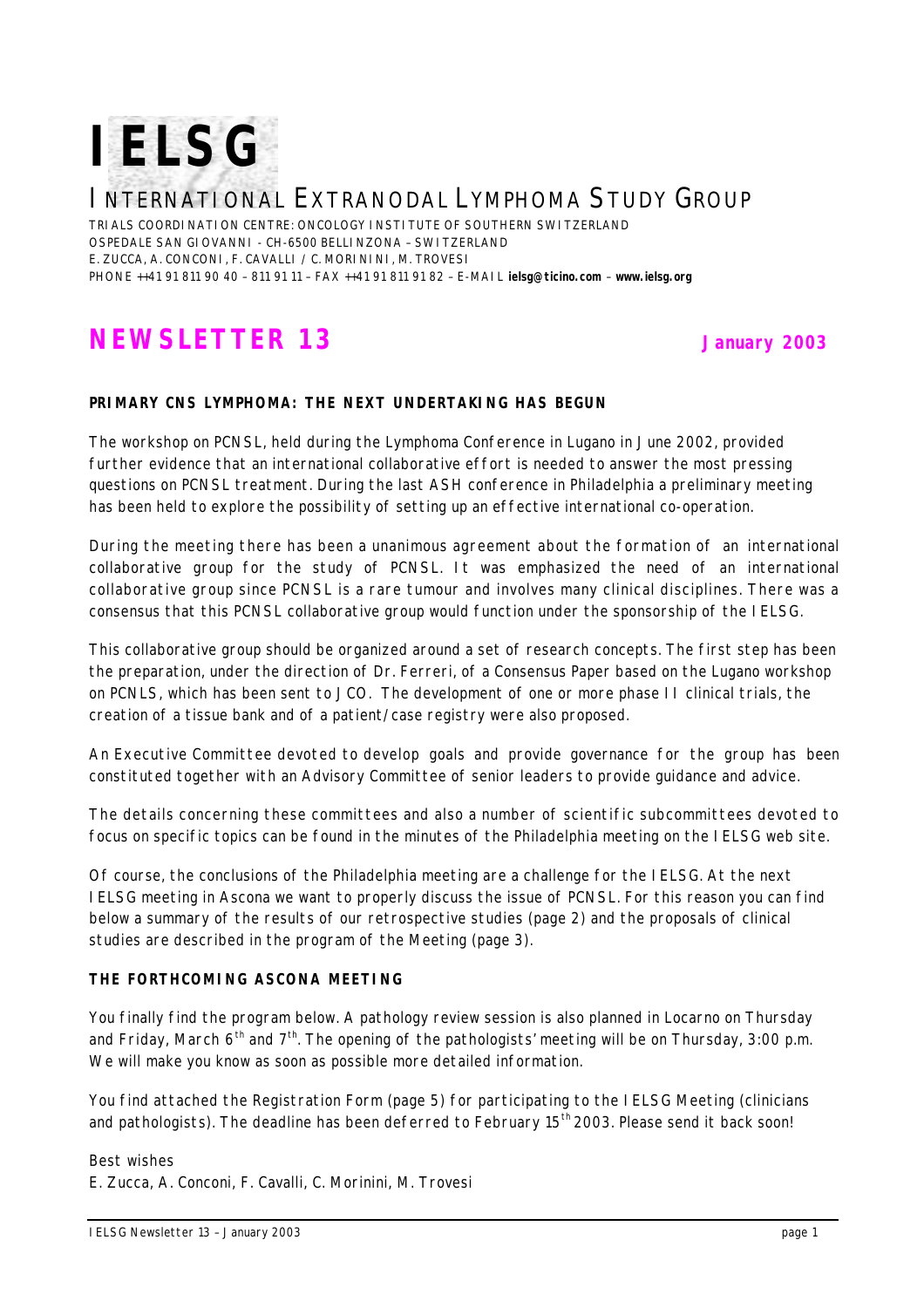# **SUMMARY OF THE IELSG 7 STUDY AND PROPOSALS FOR IELSG MEMBERS**

*by A. Ferreri, Milan, I*

# **THE IELSG 7 STUDY**

The IELSG 7 study is a retrospective analysis of clinical and pathological data of an international series of 378 immunocompetent patients with primary central nervous system lymphoma (PCNSL) treated at 23 cancer centres, from 5 countries, which actively participate in the IELSG activities. The final results of the analysis of the clinical data have been recently reported in three papers regarding therapeutic management and results, intraocular lymphoma and prognostic factors. The main conclusions of this study are:

- 1) Chemo-radiotherapy is superior to radiotherapy alone.
- 2) High-dose methotrexate (HD-MTX) is the most effective drug.
- 3) In patients treated with HD-MTX, the addition of high-dose cytarabine was associated with better outcome.
- 4) In these patients, intrathecal chemotherapy was not correlated to outcome.
- 5) In patients reaching complete remission after receiving HD-MTX-based chemotherapy, consolidation radiotherapy did not improve survival.
- 6) Cases of intraocular lymphoma showed a similar survival to the rest of PCNSL.
- 7) Chemotherapy combined with ocular irradiation resulted in better ocular-disease control and survival.
- 8) Age, PS, LDH serum level, CSF protein concentration, and involvement of deep regions of the brain were independently predictors of response and survival. These variables were used to design a prognostic score useful for distinguishing risk groups.

## **IELSG PROSPECTIVE TRIALS**

The IELSG is planning a multicenter international randomized trial in PCNSL, which will be performed within an International Cooperative PCNSL Study Group created during the last Lugano Congress. The program of the IELSG for the next years regards the assessment of the superiority of polychemotherapy with respect to monochemotherapy with HD-MTX. This comparison should be developed by a phase II randomized trial with two arms: A) monochemotherapy with MTX 3.5 g/m<sup>2</sup>, and B) the same MTX dose associated with cytarabine 2  $g/m^2$  twice a day, for 2 days; both arms followed by RT. These have been chosen on the bases of a large meta-analysis [Reni M. *et al.* IJROBP 51(2):419-425, 2001] and of the IELSG#7 study [Ferreri AJM, *et al.* Neurology 58(10):1513- 20, 2002]. The IELSG prognostic scoring system [Ferreri AJM, *et al.* J Clin Oncol 21:266-272, 2003] will be used as stratification parameter. This protocol will ideally start before June 2003. With a P0 of 20% and a P1 of 40%, a total number of 33 patients per arm is required (two sided test, type I error 5%, power 80%). If the study question will be considered important and the accrual will be fast and high, this randomized phase II trial might be transformed in a phase III trial.

The identification of new active drugs in phase I/II trials in relapsed or refractory PCNSL must receive high priority. Then, a concomitant open non-randomized phase II trial, assessing idarubicin 25 mg/m<sup>2</sup> ev, every 3 weeks, as salvage monochemotherapy in relapsed and refractory patients might be sponsored by the IELSG. With a P0 of 10% and a P1 of 30%, a total number of 25 patients are required (two sided test, type I error 10%, power 90%). If active, idarubicin will be subsequently incorporated in a new experimental first-line chemotherapy regimen. This could be a winning strategy to delineate, in a few years, a more efficient chemotherapy regimen against PCNSL.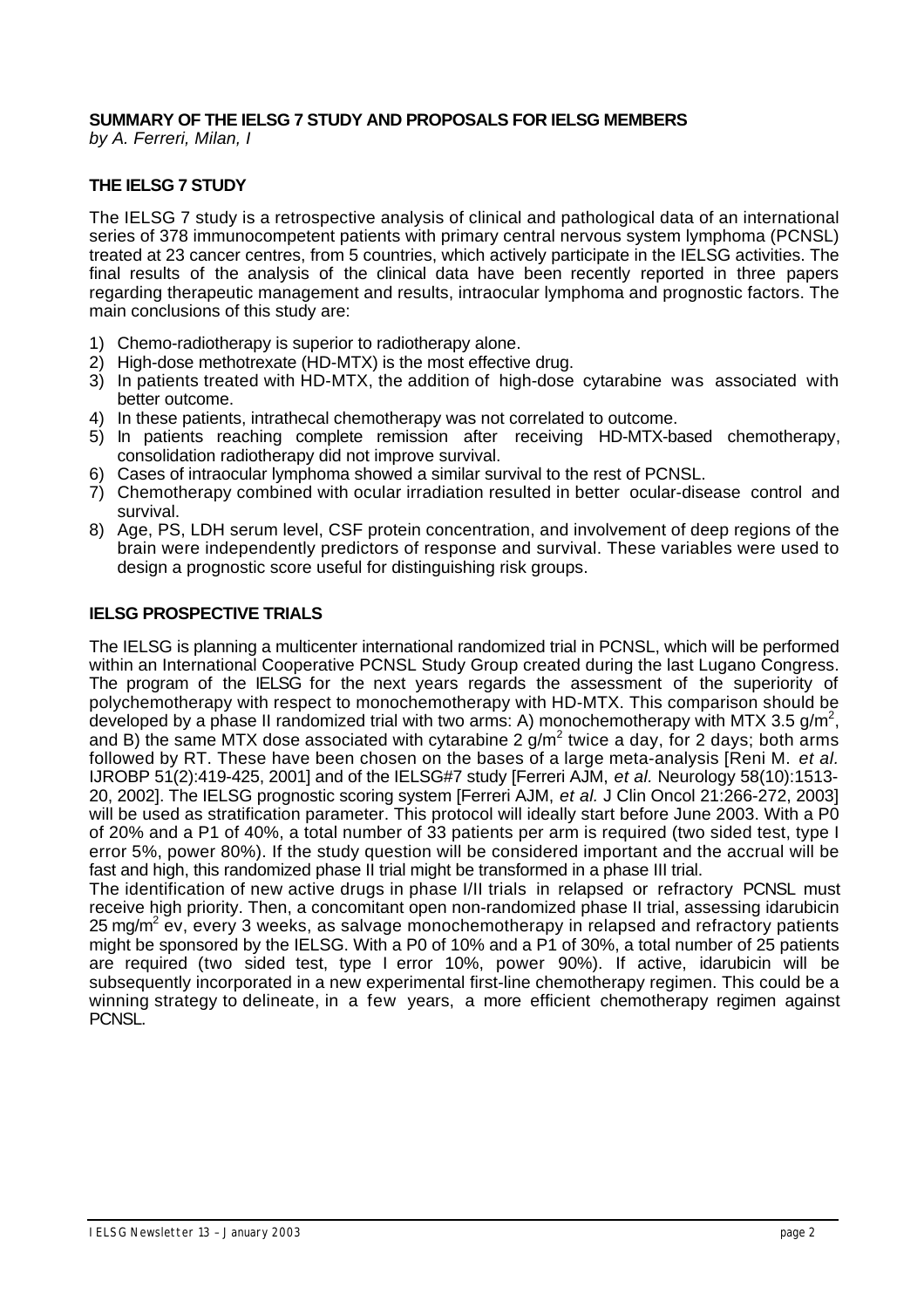# **VI IELSG ASCONA MEETING: PROVISIONAL PROGRAM**

# **FRIDAY MARCH 7, 2003**

**14.30 – 15.00** Registration at Centro Stefano Franscini, Monte Verità, Ascona **OPENING OF THE MEETING** *E. Zucca, Bellinzona CH*

# **15.00 - 16.15**

# **OVERVIEW OF THE STATUS OF THE ONGOING RETROSPECTIVE IELSG STUDIES**

- IELSG 11 Retrospective evaluation of localized primary cutaneous B-cell lymphomas *S. Cortelazzo, Bergamo, I*
- IELSG 12 Chromosome 11Q amplification in primary extranodal diffuse large B-cell lymphomas *F. Bertoni, London, UK*
- IELSG 14 A retrospective evaluation of primary bone lymphoma *D. Christie, Tugun, AU*
- IELSG 15 A retrospective international study of primary lymphoma of the breast *G. Martinelli, Milan, I*
- IELSG 16 RT-PCR detection of the t(11;18) translocation as a predictor of outcome in extranodal marginal lymphoma of MALT type *F. Bertoni, London, UK*
- IELSG 17 Multi-institutional retrospective analysis of intravascular lymphomatosis *M. Ponzoni, Milan, I*
- IELSG 18 Retrospective international survey on primary effusion lymphomas *A. Conconi, Novara, I*

### **16.15 - 17.00**

**BEYOND THE WOTHERSPOON SCORE** *C. Capella, Varese, I*

Report of the IELSG Workshop on the pathological criteria for the post-treatment evaluation of gastric MALToma

### **COFFEE BREAK**

# **17.15 - 17.45**

# **THE BIG UNDERTAKING I**

### **The ongoing prospective clinical trials**

- IELSG 4 Prospective randomized trial of chemotherapy vs chemotherapy plus irradiation in diffuse large-cell gastric lymphoma *G. Martinelli, Milan, I*
- IELSG 19 Multicenter randomized trial of Chlorambucil versus Chlorambucil plus Rituximab in extranodal marginal zone B-cell lymphoma of mucosa associated lymphoid tissue (MALT lymphoma) *E. Zucca, Bellinzona, CH*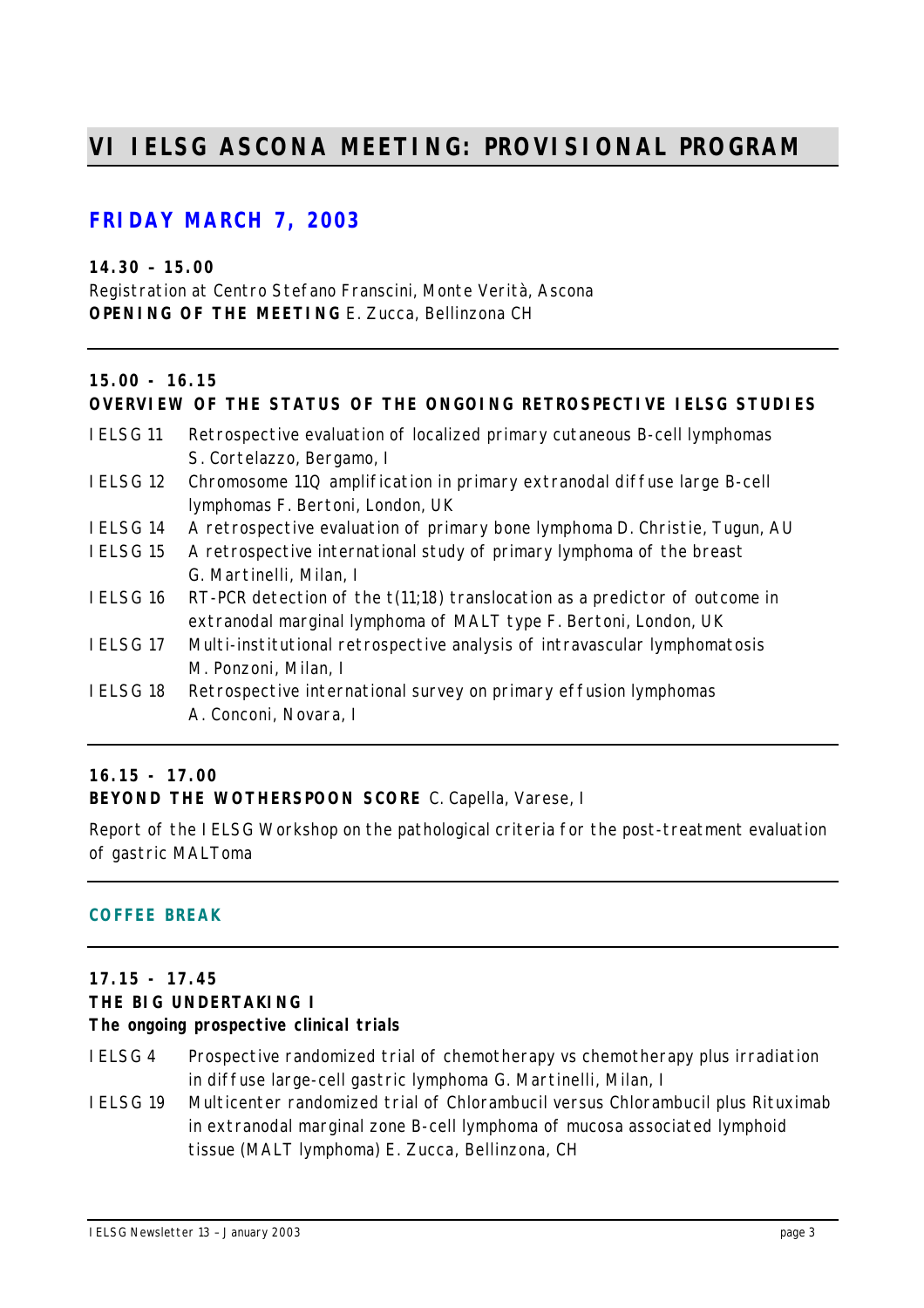IELSG 10 A phase II study of R-CHOP, with intrathecal methotrexate followed by radiotherapy, in patients with primary testicular non-Hodgkin's lymphoma: to be finished! *U. Vitolo, Torino, I*

# **17.45 - 18.45 THE BIG UNDERTAKING II CNS Lymphoma studies: where we are and where we want to go**

- Report of a Philadelphia meeting ended with the creation of a CNS Lymphoma Intergroup Committee *F. Cavalli, Bellinzona, CH*
- Proposal for a IELSG clinical study to be activated soon. *A. Ferreri, Milan, I*

#### **19.30 DINNER**

**20.45 – 21.45 EDUCATIONAL LECTURE I Extranodal T-cell lymphomas** *J.Vose, Omaha, USA*

# **SATURDAY MARCH 8, 2003**

## **8.15 – 9.00 NEW PROPOSALS**

- IELSG retrospective survey of Head and Neck lymphomas. S. Cortelazzo, Bergamo I
- Gastric irradiation for MALT lymphoma: proposal for a retrospective study G. Ryan, Merlbourne, AU
- An "External proposal": The F2 study in follicular lymphoma. M. Federico, Modena, I

# **9.00 - 10.00 EDUCATIONAL LECTURE II Everything you always wanted to know about microarrays and proteomics (but were afraid to ask)** *F. Cotter, London, UK*

**10.00 – 12.45 PLENARY DISCUSSION How the Group can face the present challenges** *F. Cavalli, Bellinzona, CH*

**12.45 – 13.00 CLOSING REMARKS** *F. Cavalli, Bellinzona, CH*